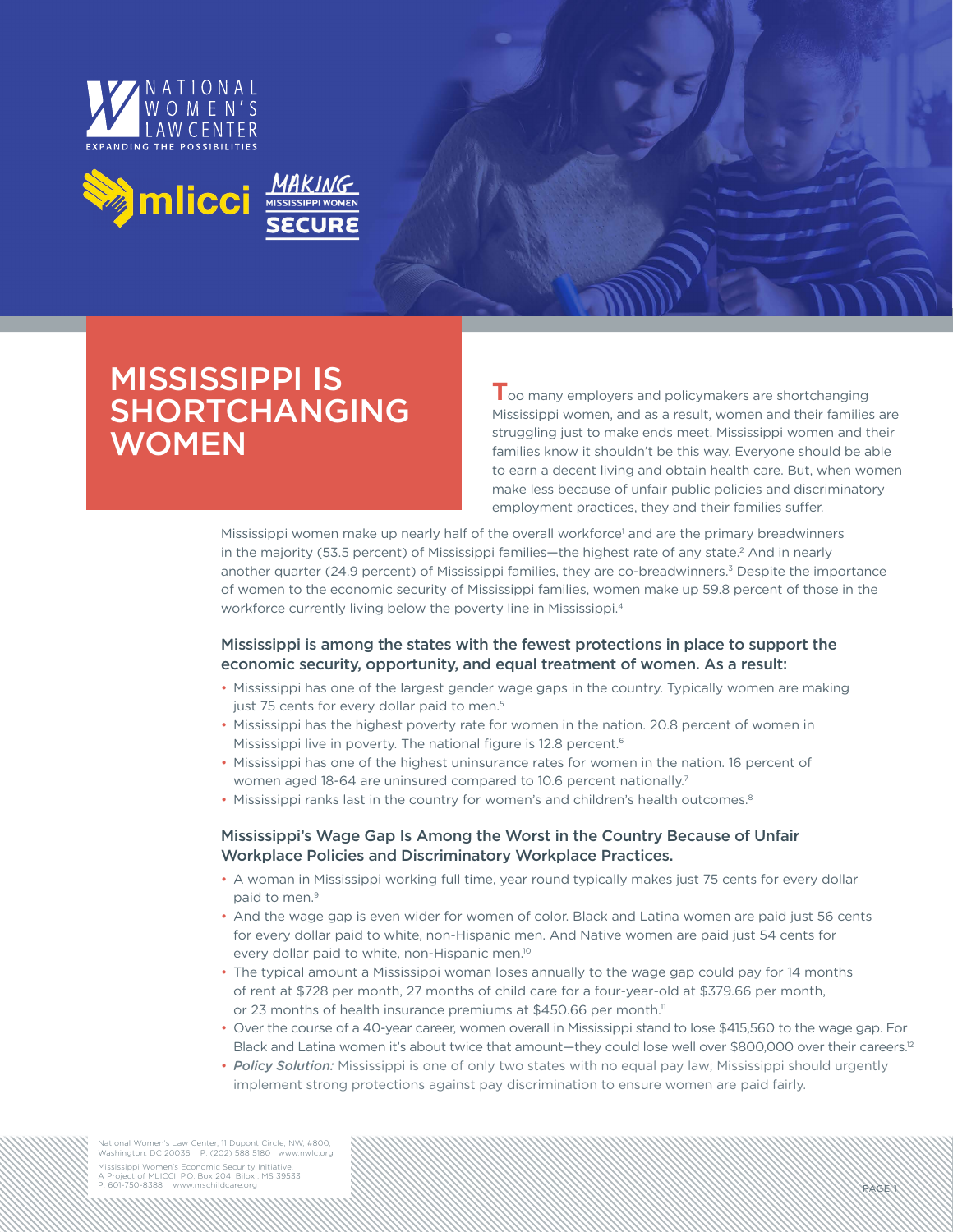#### Mississippi Has the Highest Share of Women in the Minimum Wage Workforce in the Nation.

- About three-quarters of minimum wage earners (\$7.25/hr) in Mississippi are women, the highest share in the United States,<sup>13</sup> and nearly 7 in 10 tipped workers in Mississippi-for whom the tipped minimum cash wage is just \$2.13/hr—are women.14
- Working in a low-wage job not only means that women may struggle to put food on the table or afford child care, they are also more likely to be subject to unpredictable work schedules, and are more likely to lack paid family, medical, and sick leave.<sup>15</sup>
- *Policy Solution:* Raising the minimum wage and ensuring that tipped workers receive at least the regular minimum wage before tips would go a long way towards closing Mississippi's wage gap and helping women and families succeed.16

# **The annual loss of earnings due to the wage gap in Mississippi could pay for:**

- **14 months of rent at \$728 per month,**
- **- 27 months of child care for a four-year-old at \$379.66 per month, OR**
- **23 months' worth of health insurance premiums at \$450.66 per month.**

#### Mississippi Makes Health Care Inaccessible to Too Many Women.

- 16 percent of women in Mississippi are uninsured. That number is even higher for women of reproductive age, 17.2 percent of whom are uninsured.<sup>17</sup>
- 19.7 percent of Mississippi women reported not receiving health care at some point in the last year due to cost, compared to 13.3 percent nationally. Only Texas and Florida had higher rates.<sup>18</sup>
- *Policy Solution:* Mississippi should ensure that every woman has access to affordable, quality health care by taking advantage of available federal funding to expand Medicaid and by expanding access to comprehensive reproductive healthcare, including birth control, abortion, and prenatal care.

#### Child Care Costs and Workplace Practices and Policies Set Mississippi Parents Up to Fail.

 • A single parent in Mississippi earning the median income would have to pay 27.2 percent of her income to afford the average cost of center care for an infant. For two children, it would require over half of a single parent's income to pay for center care for an infant and a four-year-old.19

PAGE 2

- And it is difficult for families to get help with these costs—21,050 Mississippi children are on the waiting list for child care assistance.<sup>20</sup>
- Mississippi lacks laws that ensure women receive paid family leave, predictable and stable work schedules, or reasonable workplace accommodations for pregnancy-related limitations.
- The high cost of child care and lack of workplace policies that support caregivers make it less likely that women with caregiving responsibilities are able to stay in the workforce. Time out of work negatively impacts mothers' wages.21 And for mothers working in low-wage jobs, the lack of caregiving supports can make it impossible to make ends meet.<sup>22</sup>
- *Policy Solution:* To enable women to continue working and caring for their families, Mississippi urgently needs to increase funding for child care assistance so more families can be served and implement laws that provide for paid family and medical leave and predictable work schedules, and that protect workers from pregnancy discrimination.

National Women's Law Center, 11 Dupont Circle, NW, #800, Washington, DC 20036 P: (202) 588 5180 www.nwlc.org Mississippi Women's Economic Security Initiativ

A Project of MLICCI, P.O. Box 204, Biloxi, MS 39533<br>P: 601-750-8388 www.mschildcare.org www.mschildcare.org